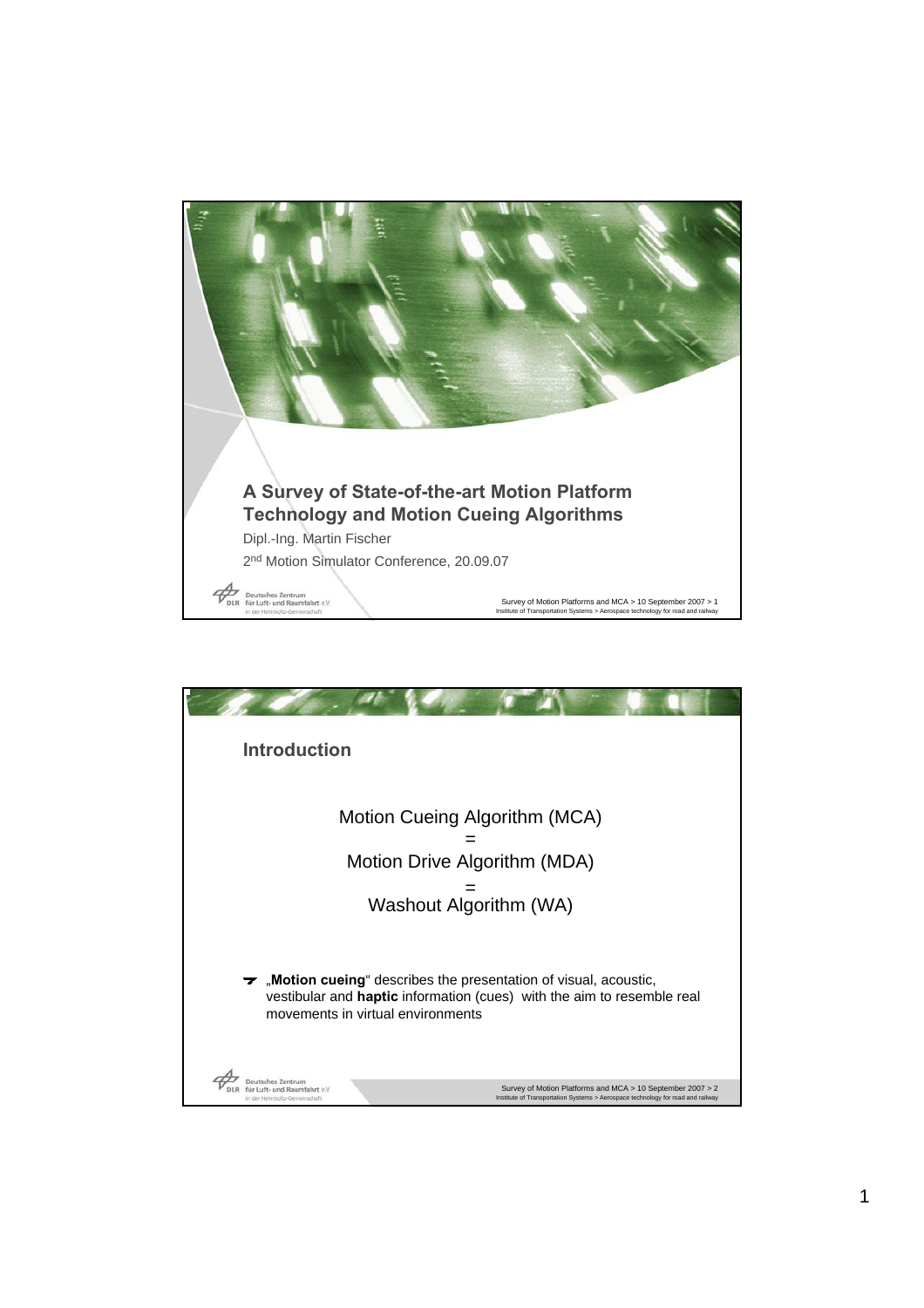

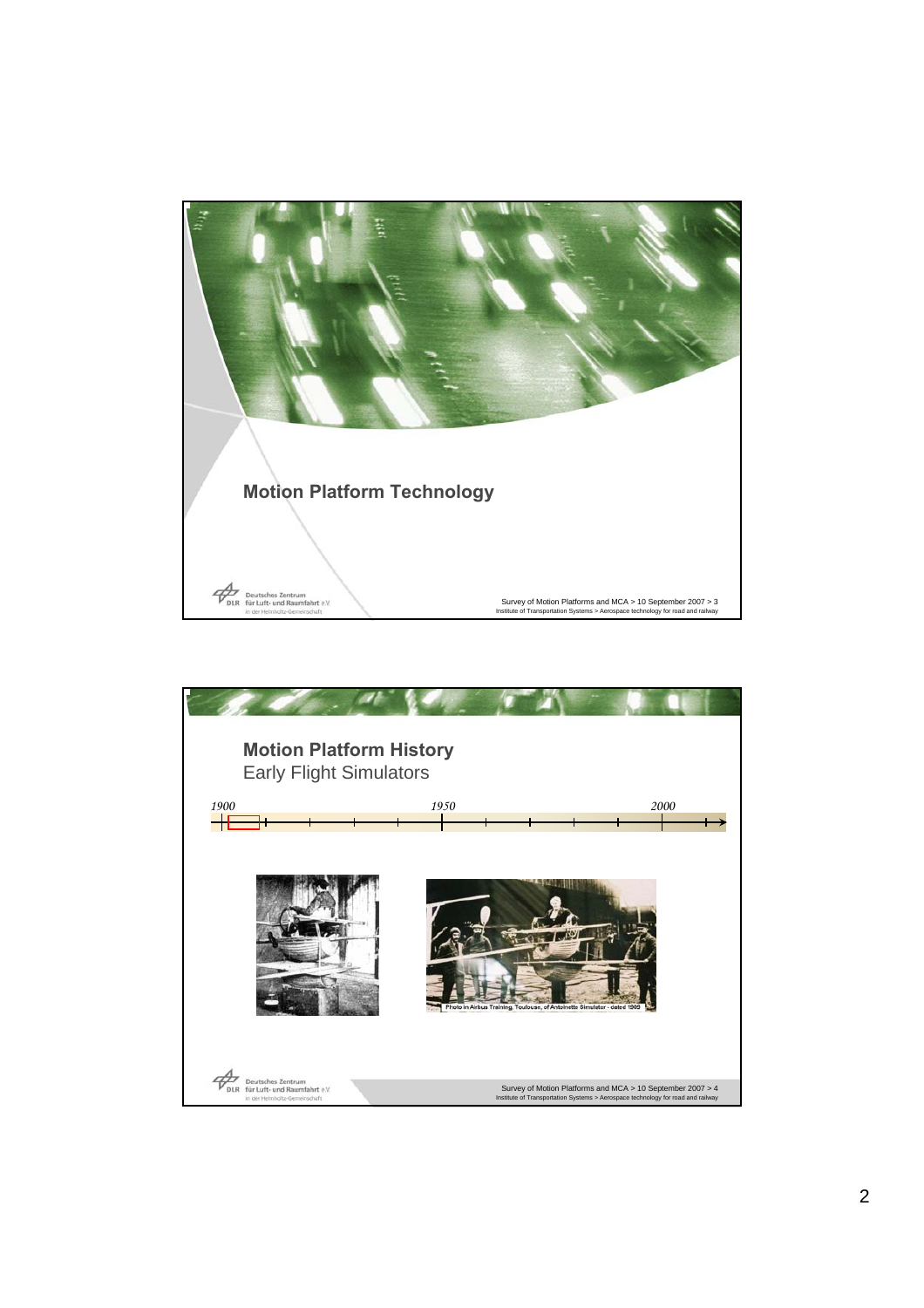

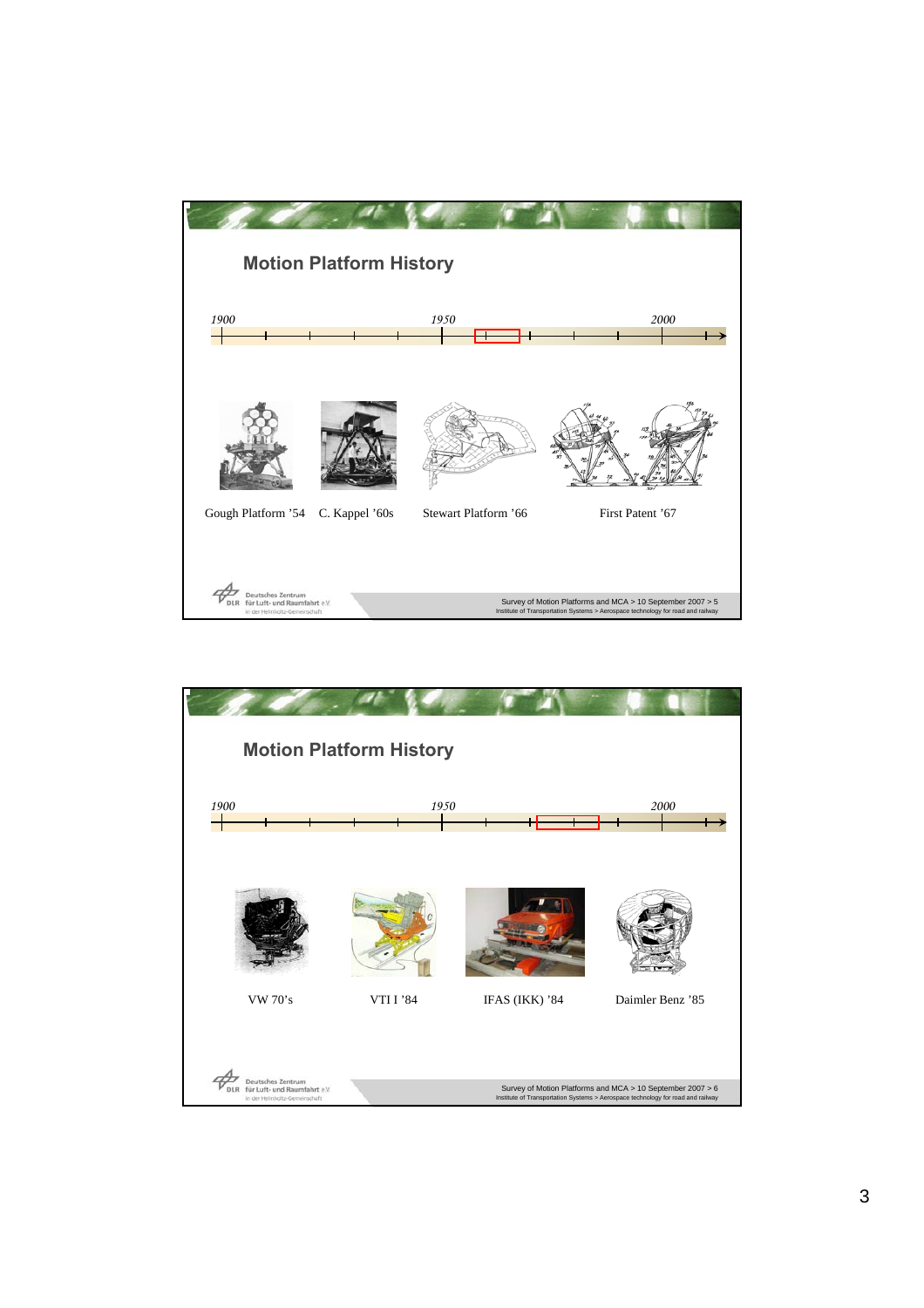

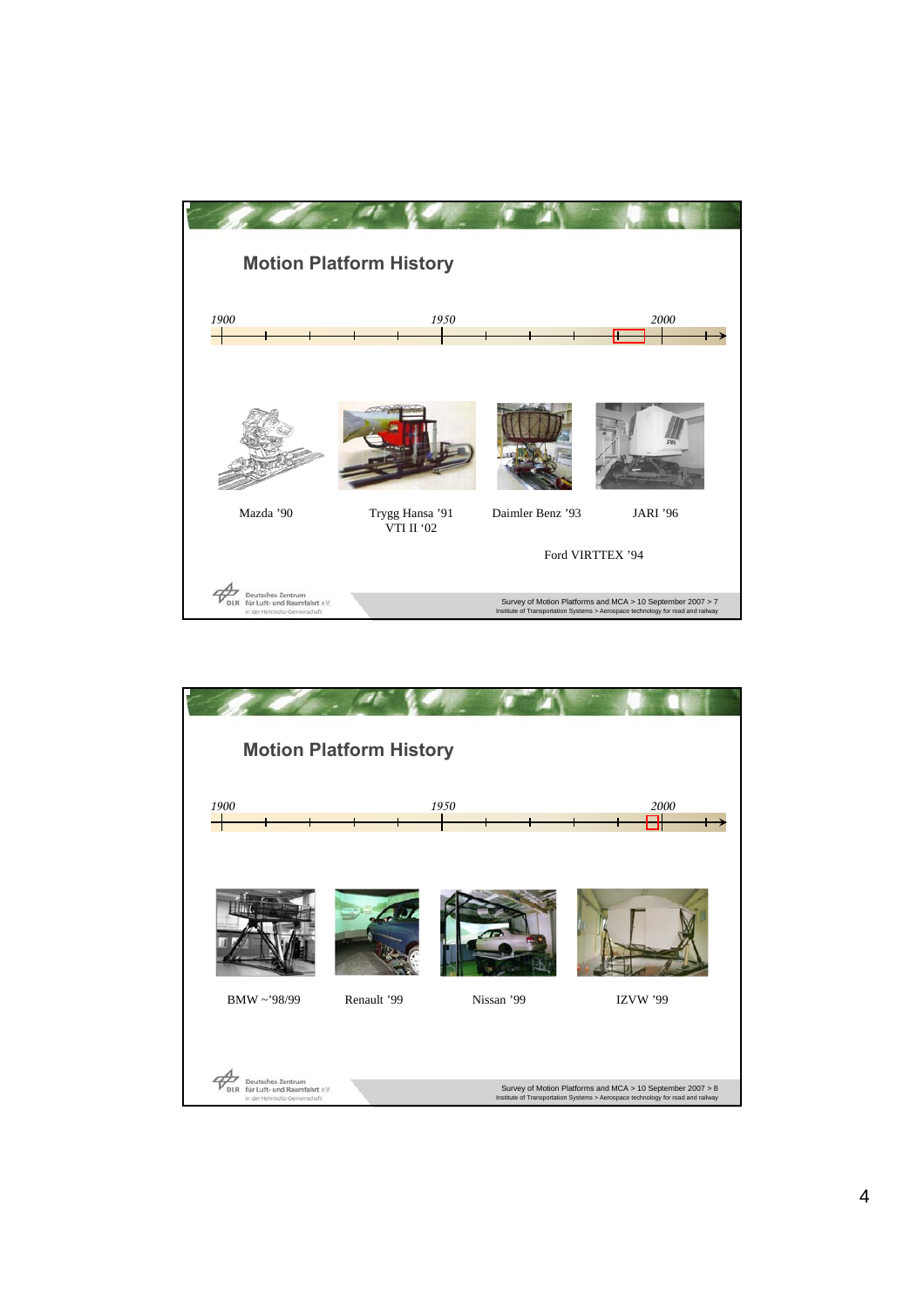

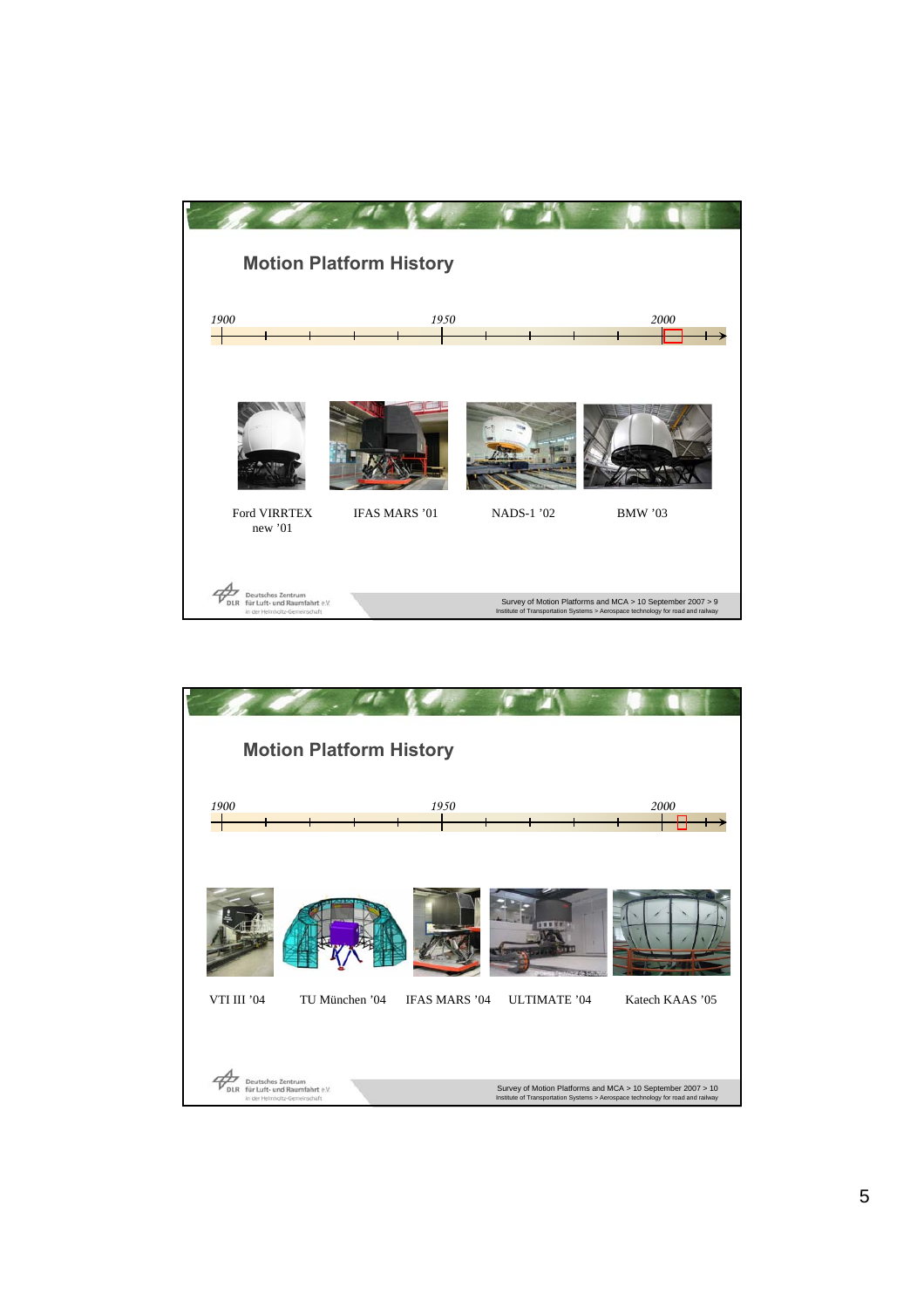

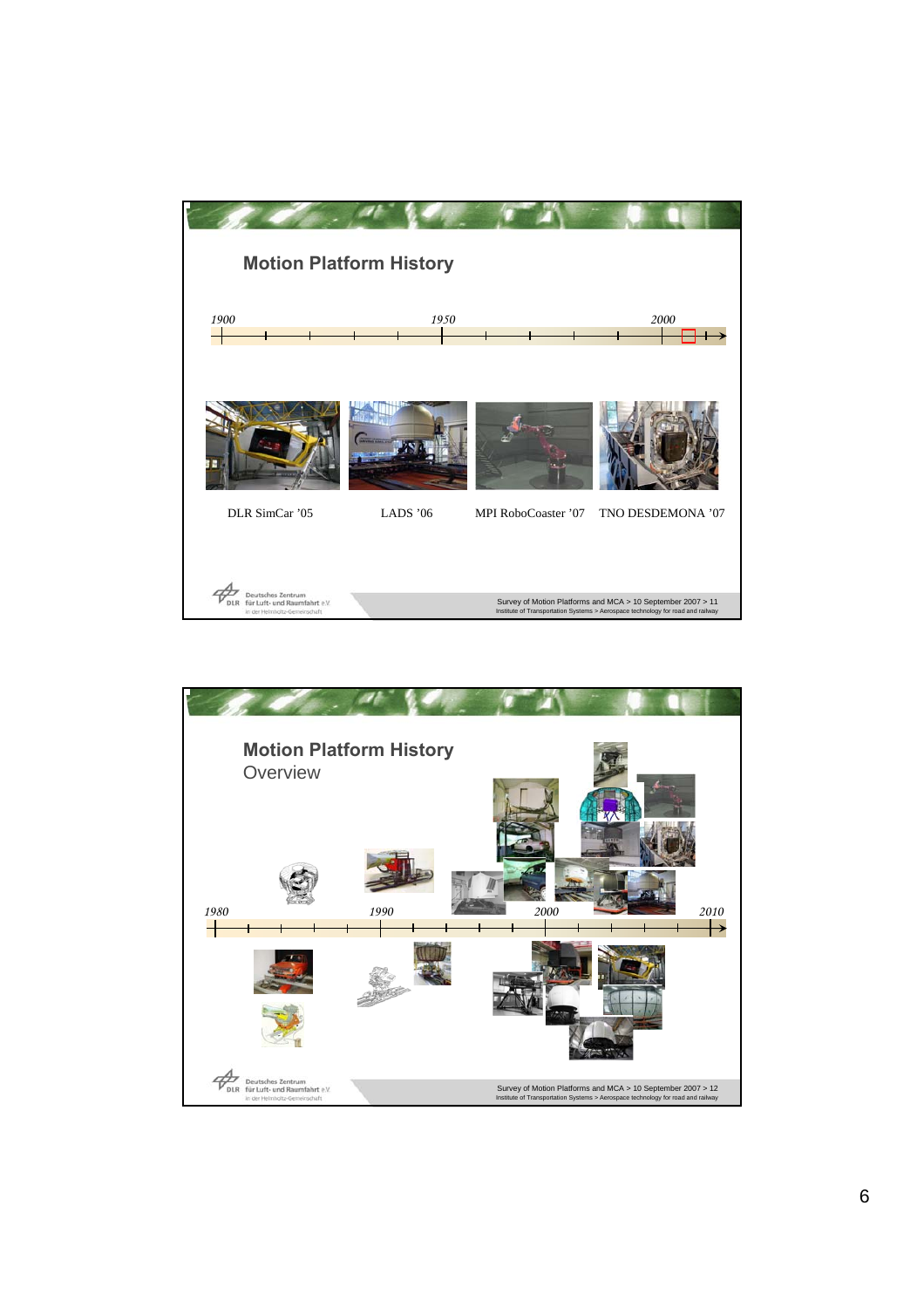

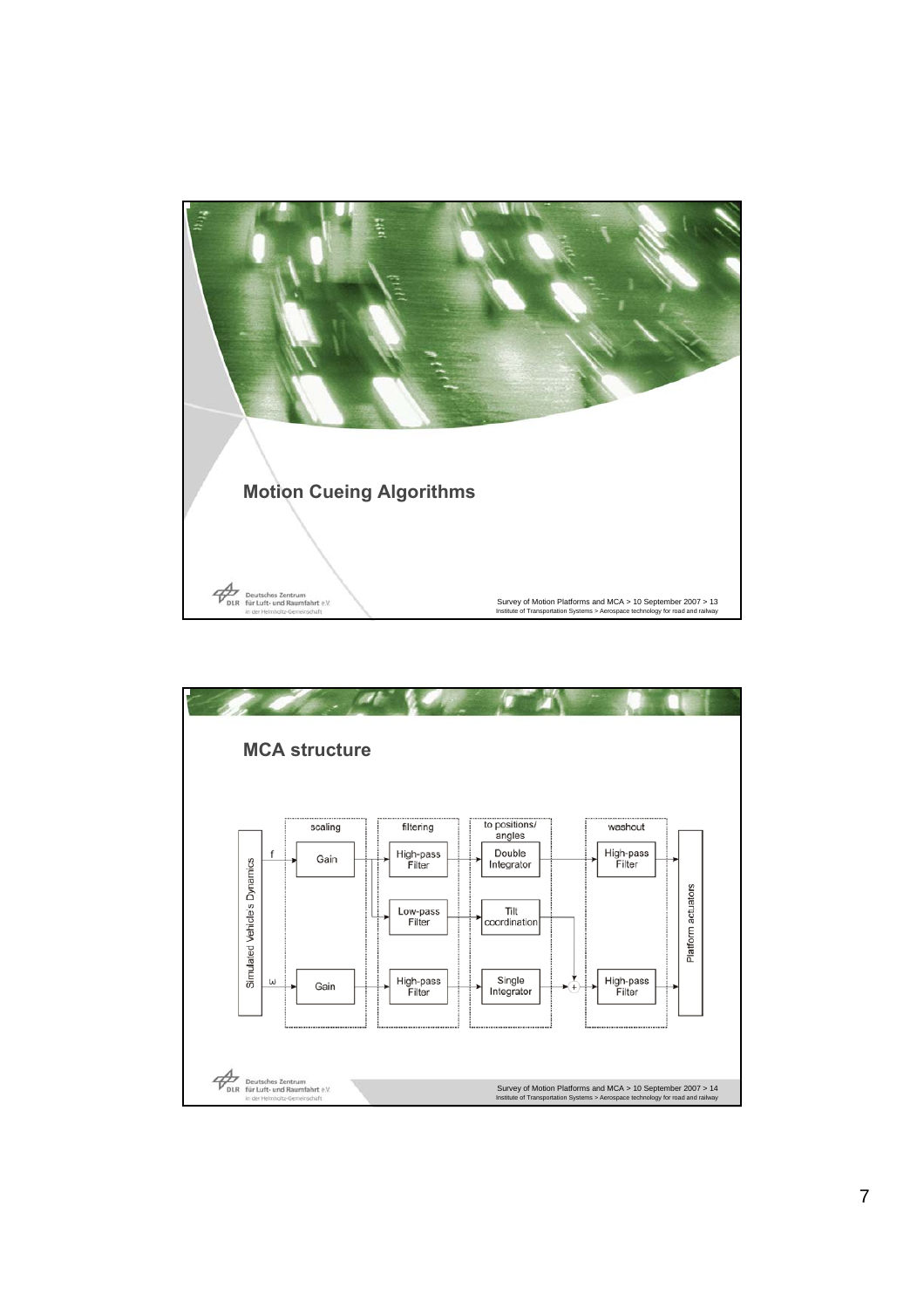

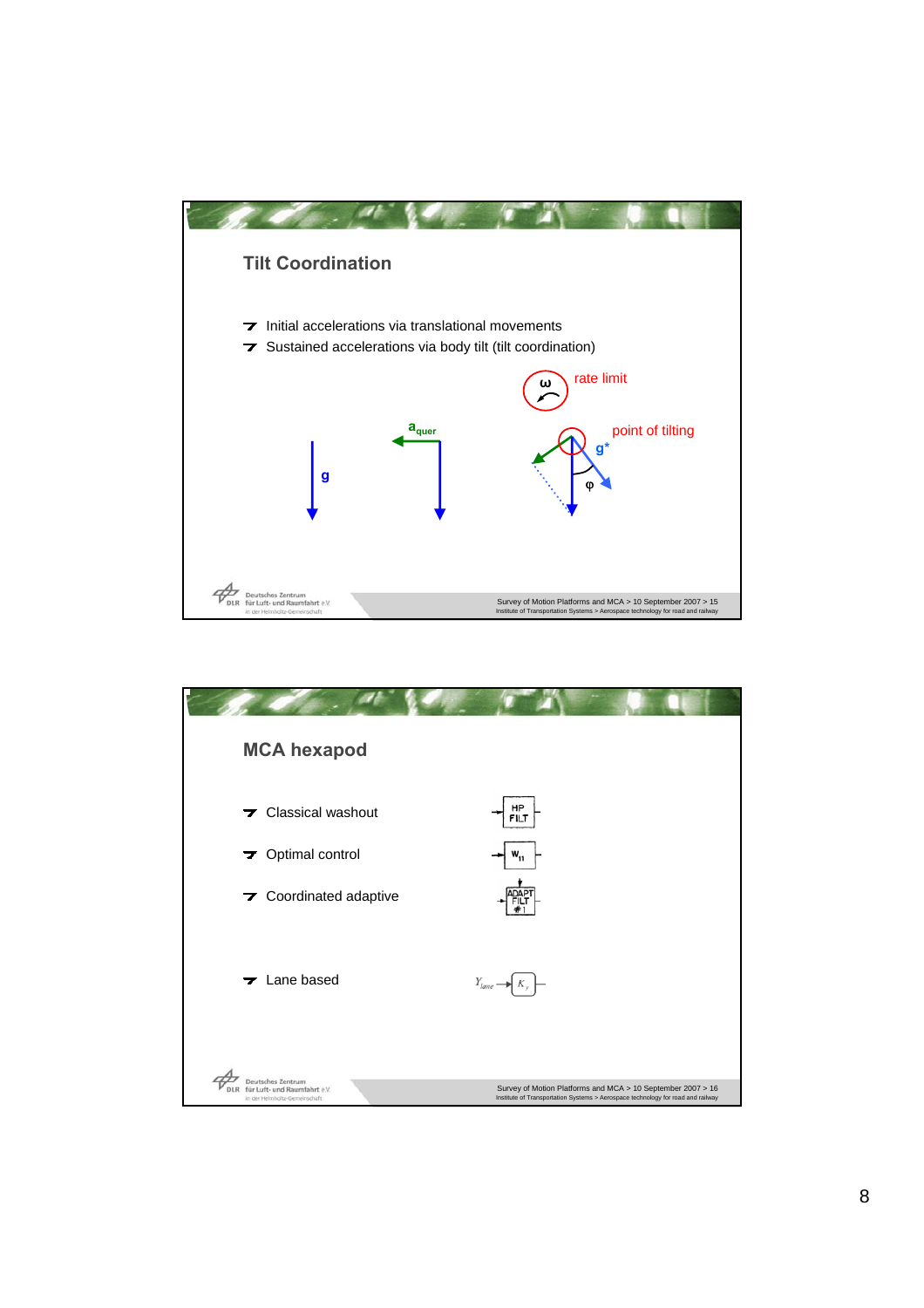

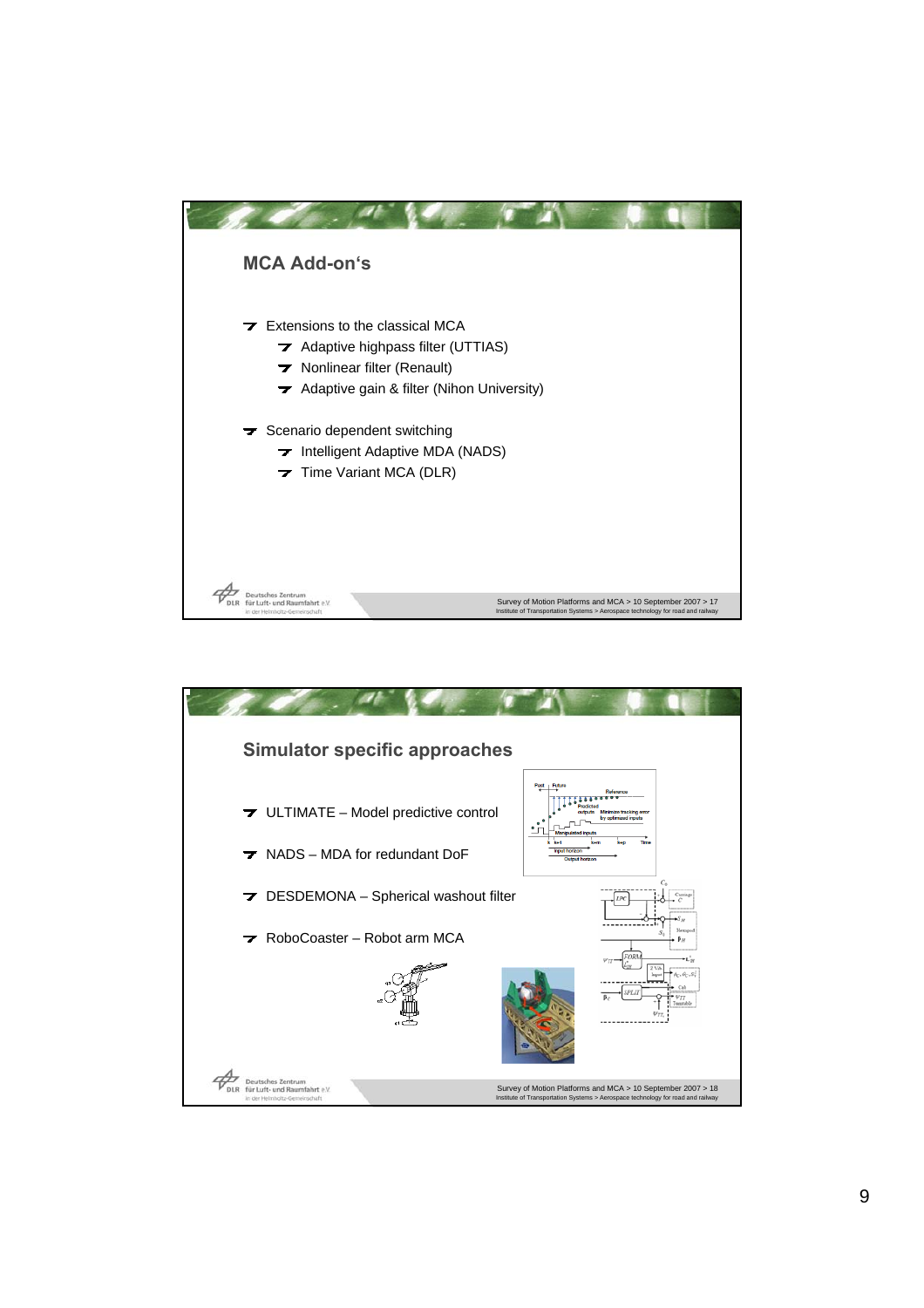

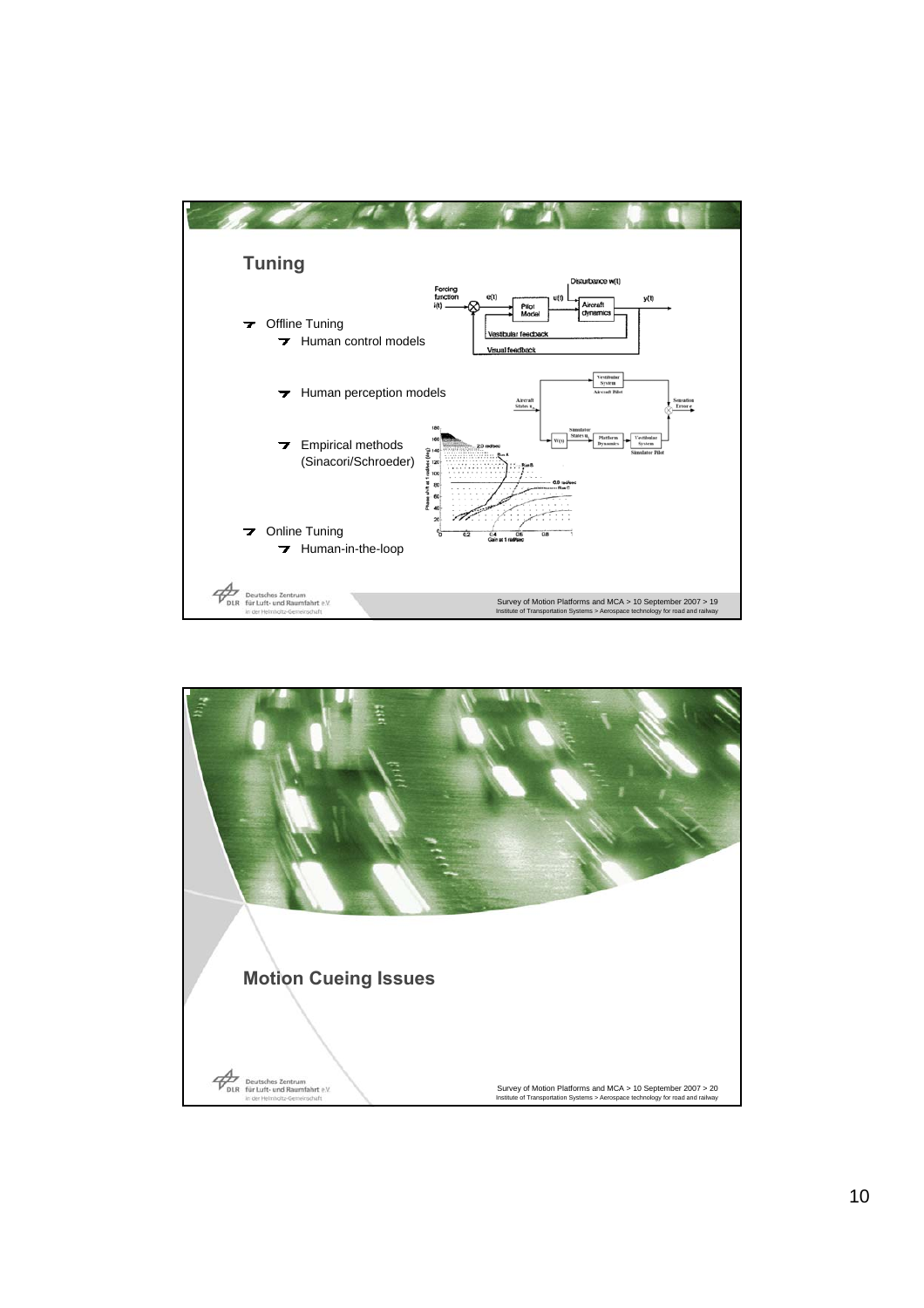

|                                                               | <b>Opposing Aspects I</b> |                                                                                                                                                |  |  |
|---------------------------------------------------------------|---------------------------|------------------------------------------------------------------------------------------------------------------------------------------------|--|--|
| <b>Motion Response</b>                                        |                           |                                                                                                                                                |  |  |
| adaptive                                                      |                           |                                                                                                                                                |  |  |
| homogenous                                                    |                           |                                                                                                                                                |  |  |
| <b>Realism</b>                                                |                           |                                                                                                                                                |  |  |
| objective                                                     |                           |                                                                                                                                                |  |  |
| subjective                                                    |                           |                                                                                                                                                |  |  |
| <b>Tuning Options</b>                                         |                           |                                                                                                                                                |  |  |
| variable                                                      |                           |                                                                                                                                                |  |  |
| simple                                                        |                           |                                                                                                                                                |  |  |
| <b>Deutsches Zentrum</b>                                      |                           |                                                                                                                                                |  |  |
| für Luft- und Raumfahrt e.V.<br>in der Helmholtz-Gemeinschaft |                           | Survey of Motion Platforms and MCA > 10 September 2007 > 22<br>Institute of Transportation Systems > Aerospace technology for road and railway |  |  |